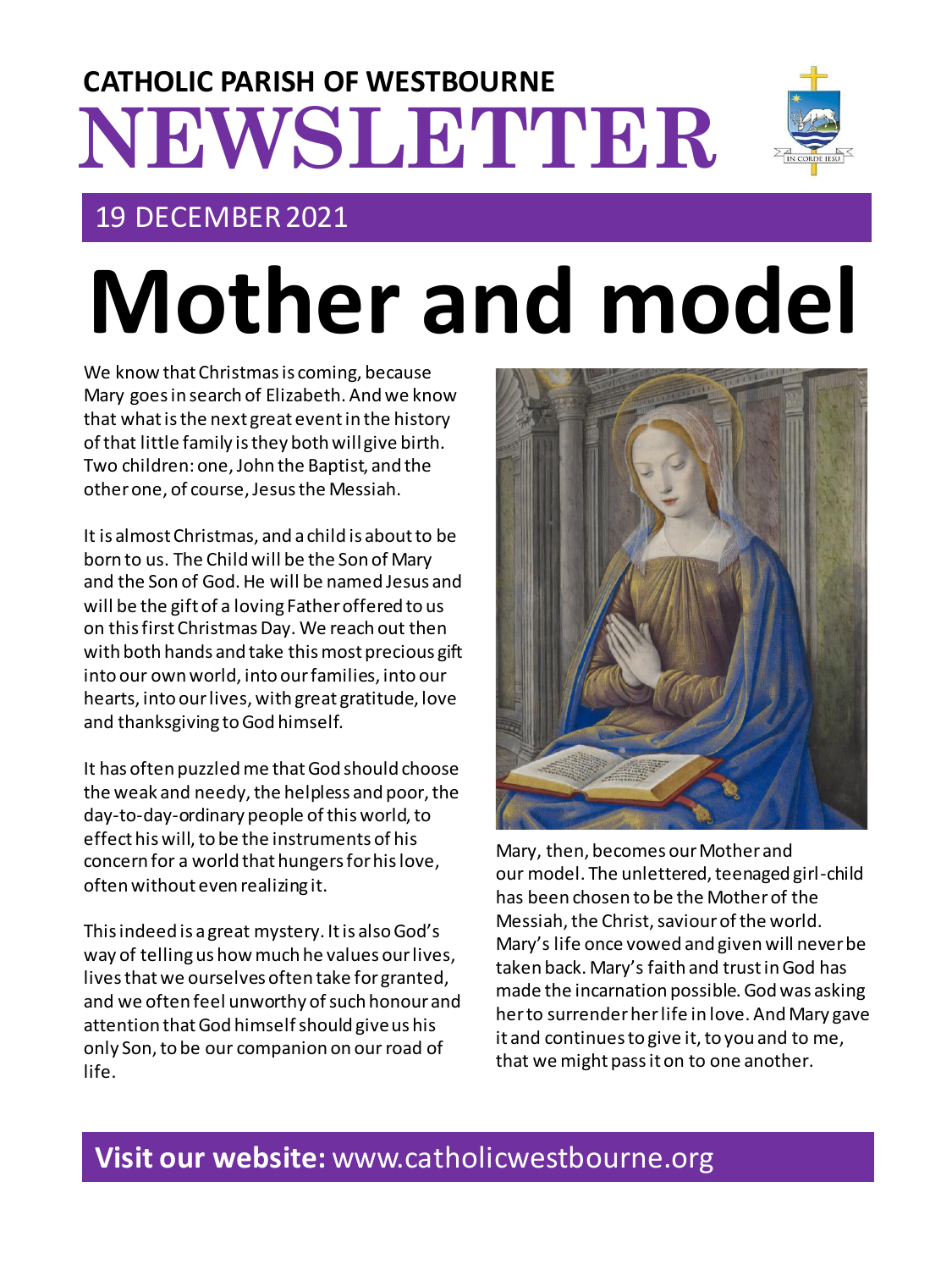## **MASS TIMES**

**Sunday 19th December, 4TH SUNDAY OF ADVENT (YEAR C)** 9.00am 11.00am

**Tuesday 21st December, FOURTH WEEK OF ADVENT** 10.00am: *Peter and Ellen Hairs*

**Wednesday 22nd December, FOURTH WEEK OF ADVENT** 10.00am

**Thursday 23rd December, FOURTH WEEK OF ADVENT** 10.00am: *Germain - In thanksgiving*

**Friday 24th December, THE NATIVITY OF THE LORD** Vigil Mass: 5.30pm - *Marion CarozziRIP*

**Saturday 25th December, THE NATIVITY OF THE LORD** 9.00am 11.00am: *Leonard Fawkes*

**11am** *Tim Mc Cann* **Sunday 26th December, THE HOLY FAMILY OF JESUS, MARY AND JOSEPH Wednesday 14th** *Repose of the souls of Bernard Charles and Elsie May Pratt* 9.00am: *Una and Jim O'Brien* **Saturday 16th** *Rosemarie Schofield RIP* 11.00am: *Derek Warner RIP*

> **Tuesday 28th December, THE HOLY INNOCENTS** 10.00am: *Jacek VuroswskiRIP*

**Wednesday 29th December, ST THOMAS OF CANTERBURY** 10.00am: Doris Carroll RIP

> **Thursday 30th December** 10.00am

**Friday 31st December** No Mass

**Saturday 1st January, MARY, THE HOLY MOTHER OF GOD** 12.00pm

**Sunday 2nd January, SECOND SUNDAY OF CHRISTMAS** 9.00am 11.00am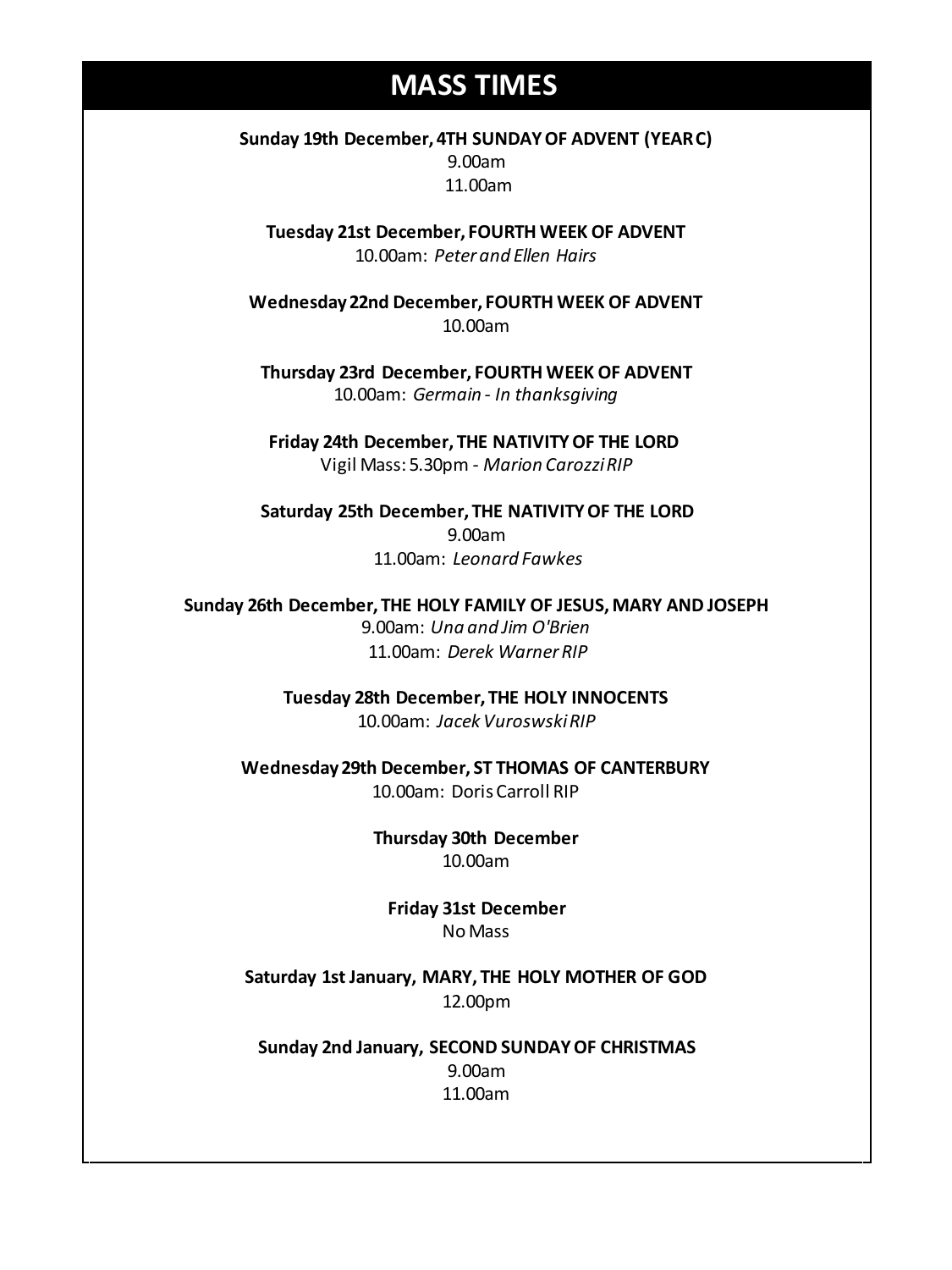## **PARISH NEWS**

**FIRST HOLY COMMUNION:** Father Leslie would like to meet with those parents whose children will be preparing for their First Holy Communion. There will be an initial meeting on Saturday, 8 January, 2022 at 10.30am. Please bring your diaries.

**REFRESHMENTS:** Tea, coffee and soft drinks are provided in the hall after the 9.00am Mass on Wednesdays. Please do join us if you can.

**SUNDAY OBLIGIATION:**As the Sunday Obligation to attend Mass remains suspended, please continue to attend Mass when you feel confident to do so. The Sunday Obligation remains 'stretched' across the weekdays so if you find Sunday Mass too daunting at this stage then consider attending a weekday Mass when there are fewer people present.

**COLLECTION:** The Christmas collection is our way of thanking our parish priests for all the dedication, guidance and care they give to their parishes week in, week out. If you would like to give a gift to support FatherLeslie in his vocation, please visit our website. www.catholicwestbourne.org

You are also welcome to pass on your contribution to Fr Leslie if you'd prefer. Thank you for your continued generosity.



#### **OUR LADY IMMACULATE CHURCH SEAMOOR ROAD, WESTBOURNE, BOURNEMOUTH, BH4 9AE**

**Parish Priest:** Fr Leslie Adams **Telephone:** 01202 764027 **Email:** ladams@portsmouthdiocese.org.uk *(Baptism, Marriages, Sick Visits, Funerals and Confessions)*

#### **Parish Office**

General enquires and hall bookings **Telephone:** 01202 760640 **Email:** oliadmin@portsmouthdiocese.org.uk

**Safeguarding Officer:**Matthew French **Email:** mail@matthewfrench.net

## **OFFERTORY COLLECTION**

You can donate directly into the bank account:

> **PRCDTR Bournemouth Our Lady Immaculate**

**Sort code:** 309304 **Account:** 00875075

**Thank you for your continued support.**

## **PRAYERS PLEASE**

**Please remember all the sick and housebound of our parish especially:**

Marianne Copp, Patricia Kowalewska, Win Sheridan, Kathleen Wood, Phillip Rockford, Germain McAulay, Geoffrey Dixon, Joe Bonnici, Marjorie Lee